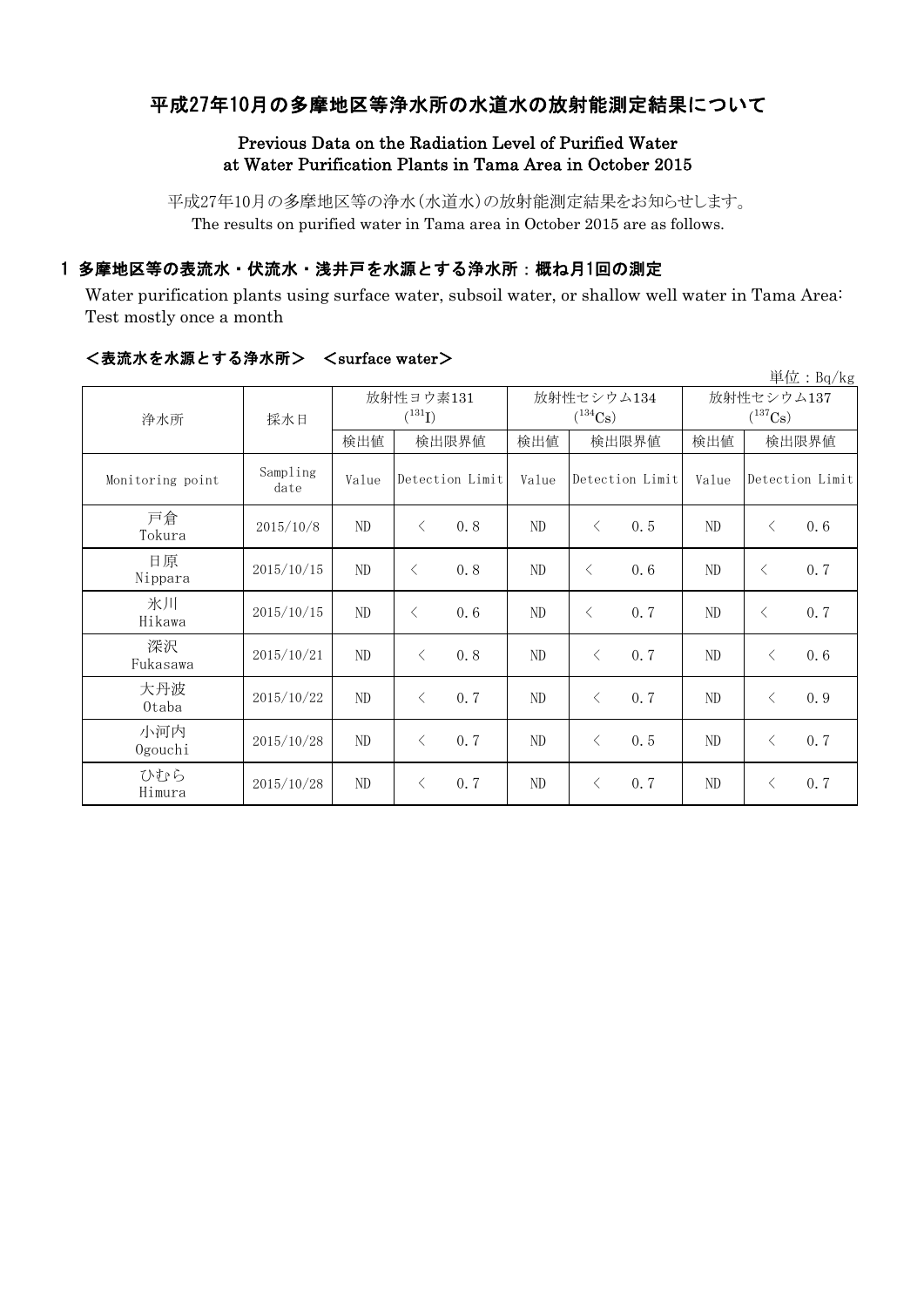|                       |                  | $\sim$ subsult water $\sim$ |                 |     |          |                            |     |                                     |           | 単位: $Bq/kg$     |
|-----------------------|------------------|-----------------------------|-----------------|-----|----------|----------------------------|-----|-------------------------------------|-----------|-----------------|
| 浄水所                   | 採水日              | 放射性ヨウ素131<br>$(^{131}I)$    |                 |     |          | 放射性セシウム134<br>$(^{134}Cs)$ |     | 放射性セシウム137<br>$(^{137}\mathrm{Cs})$ |           |                 |
|                       |                  | 検出値                         | 検出限界値           |     | 検出値      | 検出限界値                      |     | 検出値                                 | 検出限界値     |                 |
| Monitoring point      | Sampling<br>date | Value                       | Detection Limit |     | Value    | Detection Limit            |     | Value                               |           | Detection Limit |
| 千ヶ瀬第二<br>Chigasedaini | 2015/10/14       | ND                          | $\lt$           | 0.7 | ND       | $\langle$                  | 0.4 | ND                                  | $\langle$ | 0.8             |
| 日向和田<br>Hinatawada    | 2015/10/14       | ND                          | $\lt$           | 0.8 | ND       | $\langle$                  | 0.4 | ND                                  | $\langle$ | 0.6             |
| 成木<br>Nariki          | 2015/10/20       | ND                          | $\lt$           | 0.7 | ND       | $\lt$                      | 0.7 | ND                                  | $\langle$ | 0.7             |
| 二俣尾<br>Futamatao      | 2015/10/20       | ND                          | $\lt$           | 0.7 | ND       | $\lt$                      | 0.8 | ND                                  | $\langle$ | 0.8             |
| 御岳山<br>Mitakesann     | 2015/10/21       | ND                          | $\lt$           | 0.7 | ND       | $\langle$                  | 0.5 | ND                                  | $\langle$ | 0.6             |
| 高月<br>Takatsuki       | 2015/10/26       | ND                          | $\langle$       | 0.6 | ND       | $\langle$                  | 0.6 | ND                                  | $\langle$ | 0.8             |
| 沢井第一<br>Sawaidaiichi  | 2015/10/27       | ND                          | $\lt$           | 0.8 | $\rm ND$ | $\langle$                  | 0.8 | ND                                  | $\langle$ | 0.8             |

## <伏流水を水源とする浄水所> <subsoil water>

## <地下水(浅井戸)を水源とする浄水所> <shallow well>

|                    |                  |                          |                 |       |                            |                 |     |                            |                 | 単位: $Bq/kg$ |
|--------------------|------------------|--------------------------|-----------------|-------|----------------------------|-----------------|-----|----------------------------|-----------------|-------------|
| 浄水所                | 採水日              | 放射性ヨウ素131<br>$(^{131}I)$ |                 |       | 放射性セシウム134<br>$(^{134}Cs)$ |                 |     | 放射性セシウム137<br>$(^{137}Cs)$ |                 |             |
|                    |                  | 検出値                      |                 | 検出限界値 | 検出値                        | 検出限界値           |     | 検出値                        | 検出限界値           |             |
| Monitoring point   | Sampling<br>date | Value                    | Detection Limit |       | Value                      | Detection Limit |     | Value                      | Detection Limit |             |
| 杉並<br>Suginami     | 2015/10/1        | ND                       | $\langle$       | 0.8   | ND                         | $\lt$           | 0.6 | ND                         | $\lt$           | 0, 7        |
| 上代継<br>Kamiyotsugi | 2015/10/13       | ND                       |                 | 0.7   | ND                         | ✓               | 0.6 | ND                         | $\lt$           | 0, 7        |
| 上石原<br>kamiisihara | 2015/10/19       | ND                       | $\langle$       | 0.7   | ND                         | ⟨               | 0.6 | ND                         | $\lt$           | 0.8         |
| 大久野<br>$0$ guno    | 2015/10/21       | ND                       |                 | 0.7   | ND                         | $\lt$           | 0.7 | ND                         |                 | 0.9         |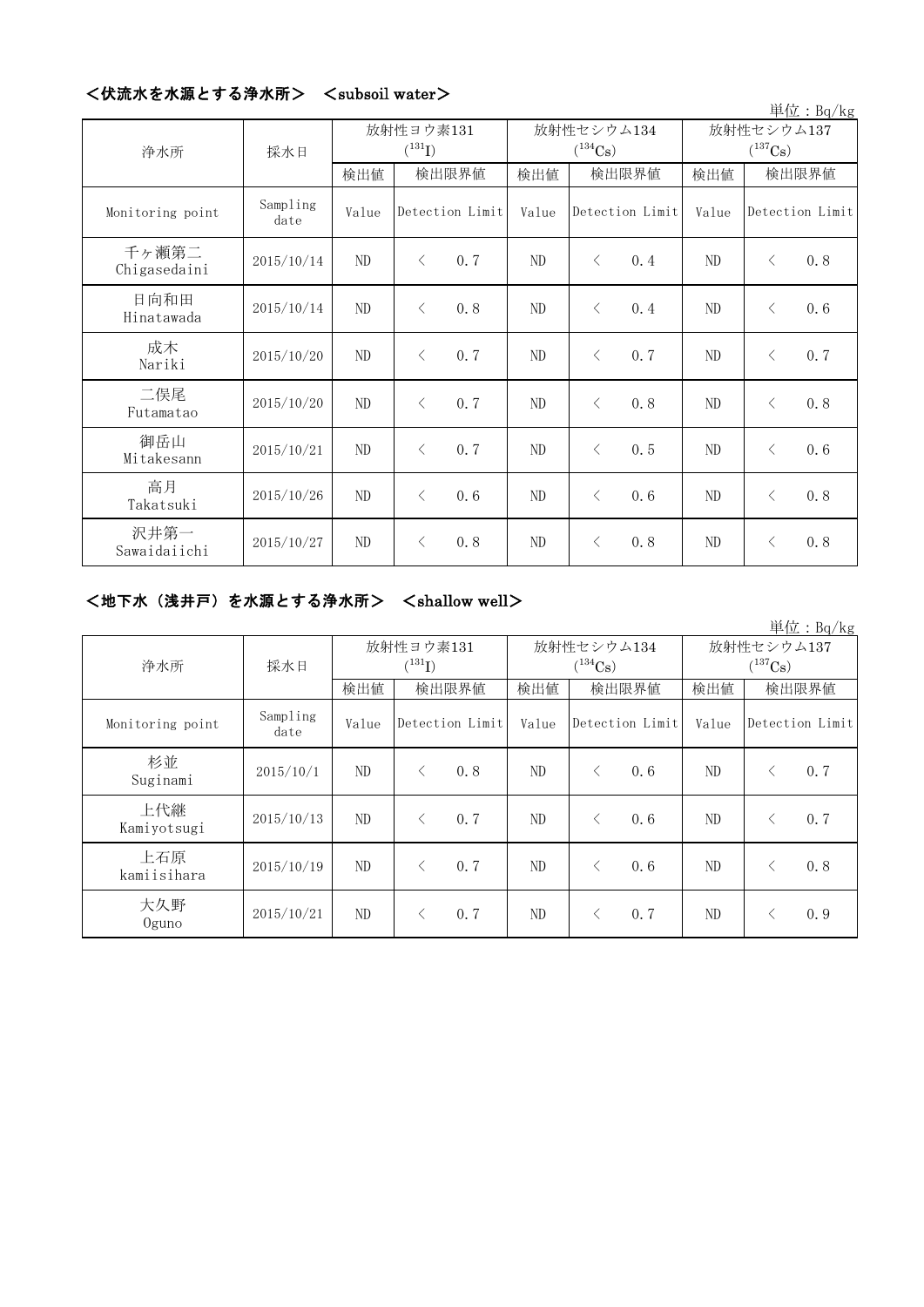# 2 地下水(深井戸)を水源とする浄水所:概ね3ヶ月1回の測定

Source water in taken form deep well: Test mostly once every three month

|                                        |                  |             |                  |     |              |                             |     |                |                 | 単位: Bq/kg |
|----------------------------------------|------------------|-------------|------------------|-----|--------------|-----------------------------|-----|----------------|-----------------|-----------|
| 浄水所                                    | 採水日              | 放射性ヨウ素131   |                  |     |              | 放射性セシウム134                  |     | 放射性セシウム137     |                 |           |
|                                        |                  | $(^{131}I)$ |                  |     | $(^{134}Cs)$ |                             |     | $(^{137}Cs)$   |                 |           |
|                                        |                  | 検出値         | 検出限界値            |     | 検出値          | 検出限界値                       |     | 検出値            |                 | 検出限界値     |
| Monitoring point                       | Sampling<br>date | Value       | Detection Limit  |     | Value        | Detection Limit             |     | Value          | Detection Limit |           |
| 上北台<br>Kamikitadai                     | 2015/10/8        | ND          | $\langle$<br>0.8 |     | ND           | $\lt$                       | 0.7 | ND             | $\langle$       | 0.7       |
| 福生武蔵野台<br>Hussamusashinodai            | 2015/10/13       | ND          | $\langle$        | 0.6 | ND           | $\langle$                   | 0.5 | ND             | $\langle$       | 0.6       |
| 小川<br>Ogawa                            | 2015/10/13       | ND          | $\langle$        | 0.7 | $\rm ND$     | $\langle$                   | 0.7 | ND             | $\lt$           | 0.7       |
| 谷保<br>Yaho                             | 2015/10/14       | ND          | $\langle$        | 0.7 | ND           | $\langle$                   | 0.6 | ND             | $\langle$       | 0.6       |
| 中藤配水所<br>Nakato                        | 2015/10/15       | ND          | $\lt$            | 0.6 | ND           | $\lt$                       | 0.6 | ND             | $\langle$       | 0.8       |
| 深大寺<br>Jindaiji                        | 2015/10/19       | ND          | $\langle$        | 0.7 | ND           | $\langle$                   | 0.7 | ND             | $\langle$       | 0.8       |
| 滝の沢<br>Takinosawa                      | 2015/10/19       | ND          | $\lt$            | 0.6 | ND           | $\langle$                   | 0.7 | ND             | $\lt$           | 0.7       |
| 原町田<br>Haramachida                     | 2015/10/22       | ND          | $\lt$            | 0.7 | ND           | $\lt$                       | 0.6 | N <sub>D</sub> | $\lt$           | 0.8       |
| 国分寺北町第二<br>Kokubunjikitamachid<br>aini | 2015/10/26       | ND          | $\lt$            | 0.7 | ND           | $\hspace{0.1mm}\big\langle$ | 0.7 | N <sub>D</sub> | $\langle$       | 0.7       |
| 東恋ヶ窪<br>Higashikoigakubo               | 2015/10/26       | ND          | $\langle$        | 0.8 | ND           | $\hspace{0.1mm}\big\langle$ | 0.7 | ND             | $\langle$       | 0.7       |
| 立川砂川<br>Tachikawasunagawa              | 2015/10/29       | ND          | $\langle$        | 0.7 | ND           | $\langle$                   | 0.7 | ND             | $\lt$           | 0.7       |
| 立川栄町<br>Tachikawasakaecho              | 2015/10/29       | ND          | $\langle$        | 0.8 | ND           | $\lt$                       | 0.6 | ND             | $\langle$       | 0, 7      |
| 暁町<br>Akatsukicho                      | 2015/10/29       | $\rm ND$    | $\langle$        | 0.7 | $\rm ND$     | $\langle$                   | 0.5 | $\rm ND$       | $\langle$       | 0.9       |
| 多摩平<br>Tamadaira                       | 2015/10/29       | $\rm ND$    | $\langle$        | 0.6 | $\rm ND$     | $\langle$                   | 0.6 | $\rm ND$       | $\, \leq$       | 0, 8      |